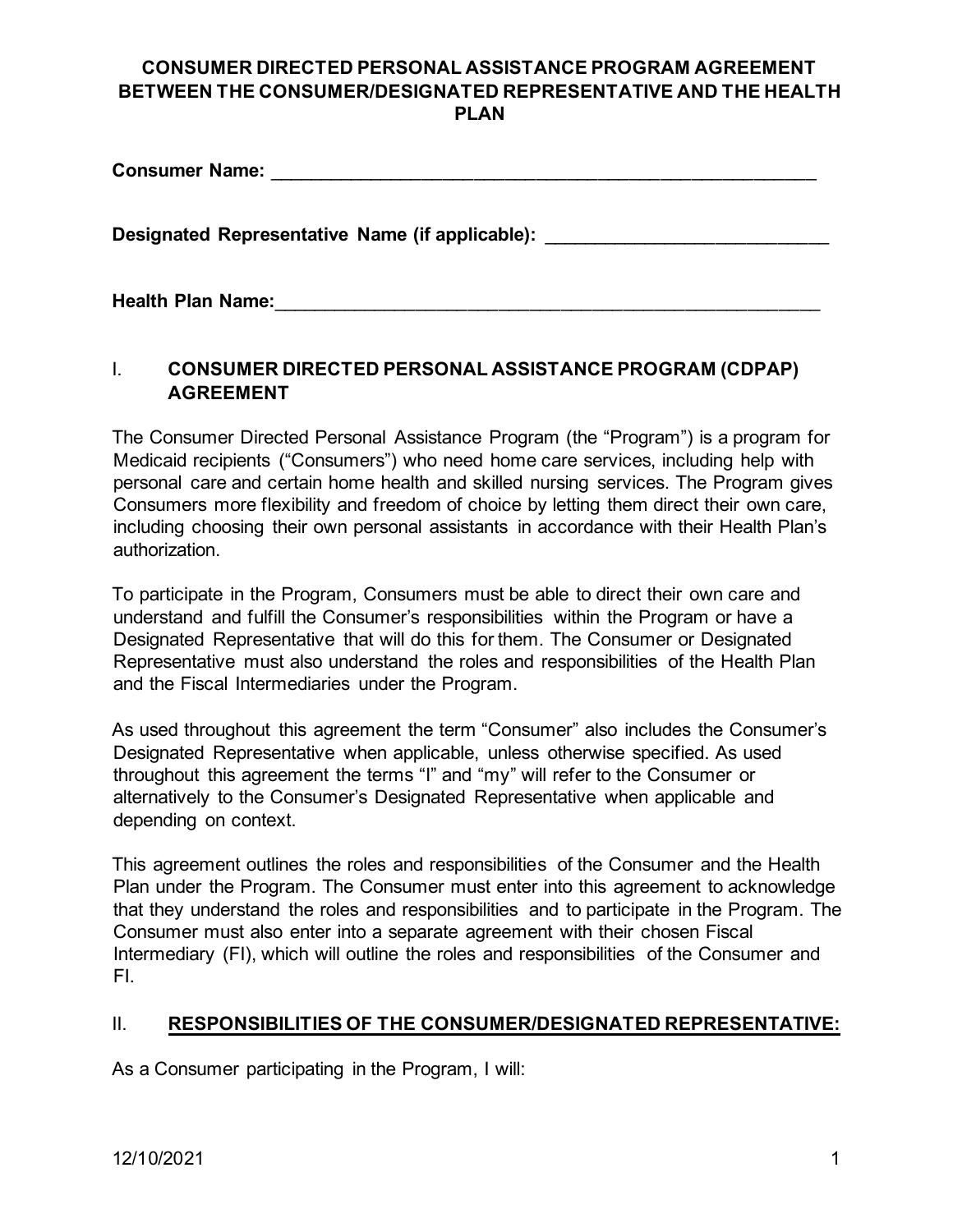- 1. Read and understand this agreement and the roles and responsibilities of the Health Plan, FI, and Consumer under the Program.
- 2. Only work with one FI. I understand that I can change my FI at any time, but I will work with only one at a time. If I am working with more than one FI, I must choose just one FI to continue working with.
- 3. Manage my plan of care.
- 4. Be responsible for recruiting, hiring, training, supervising, and scheduling a sufficient number of qualified individuals of my choosing to serve as my personal assistant(s) in accordance with my Health Plan's authorization.
- 5. Maintain a back-up plan for substitute coverage when a personal assistant is temporarily unavailable for any reason.
- 6. Maintain an appropriate home environment.
- 7. Review the plan of care with each personal assistant outlining their responsibilities.
- 8. Ensure my personal assistant(s) safely and competently performs only the tasks identified in the plan of care during authorized hours.
- 9. Comply with labor laws, providing equal employment opportunities as specified in the Consumer's agreement with the CDPAS FI.
- 10. Inform the Health Plan and FI within 5 business days of any change in status or condition, including but not limited to hospitalizations, address and telephone number changes, and vacations.
- 11. Terminate a personal assistant's employment, if necessary.
- 12. Notify the FI of any changes in the employment status of a personal assistant.
- 13. Ensure my personal assistant's required documents are submitted to the CDPAP FI including annual worker health assessments and required employment documents.
- 14. Ensure my personal assistant(s) adhere to EVV requirements, including those outlined by the [EVV Program Guidelines and Requirements.](https://www.health.ny.gov/health_care/medicaid/redesign/evv/repository/docs/evv_prog_guidelines.pdf)
- 15. Attest to the accuracy of the hours my personal assistant(s) worked either through the EVV data system or by signing the personal assistant's time sheet.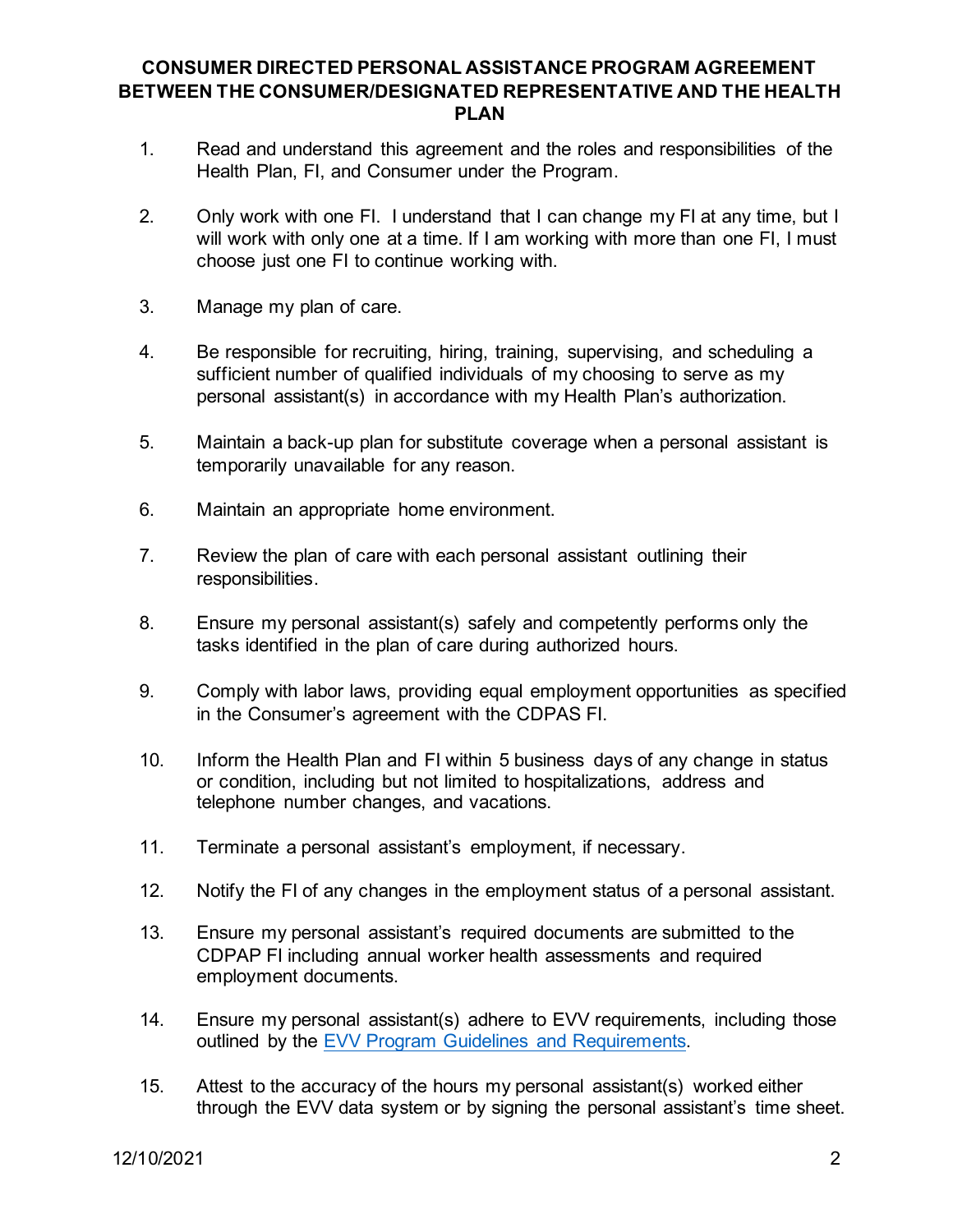- 16. Distribute paychecks to each personal assistant, if applicable.
- 17. Comply with Program eligibility requirements including participating, as needed, in the required assessment and reassessment processes.
- 18. Report and return to the health plan any overpayment or inappropriate payments from the Medicaid program made to my personal assistant(s).

#### III. **ADDITIONAL RESPONSIBILITIES OF THE DESIGNATED REPRESENTATIVE ONLY:**

In addition to responsibilities listed above that I, as Designated Representative, must perform on behalf of the Consumer, I will:

- 1. Make myself available to ensure the consumer responsibilities are carried out without delay.
- 2. Be available and present for any scheduled assessment or visit by the independent assessor, examining medical professional or health plan when the member is not self-directing.

#### IV. **RESPONSIBILITIES OF THE HEALTH PLAN:**

The health plan must provide the Consumer with written educational materials outlining the roles and responsibilities of the Consumer to ensure they are making an educated, informed choice to receive Program services and will:

- 1. Determine if the Consumer (not including the Designated Representative) is eligible for the Program and whether home care or personal care services should be authorized.
- 2. Determine if the Consumer is able and willing to assume all responsibilities associated with participating in the CDPAP or has a Designated Representative able and willing to act on the Consumer's behalf.
- 3. Discuss and document that the Consumer's or Designated Representative's plan to assure adequate supports are available to meet the Consumer's needs.
- 4. Develop a patient centered plan of care with the Consumer or Designated Representative, outlining the tasks to be completed by the personal assistant.